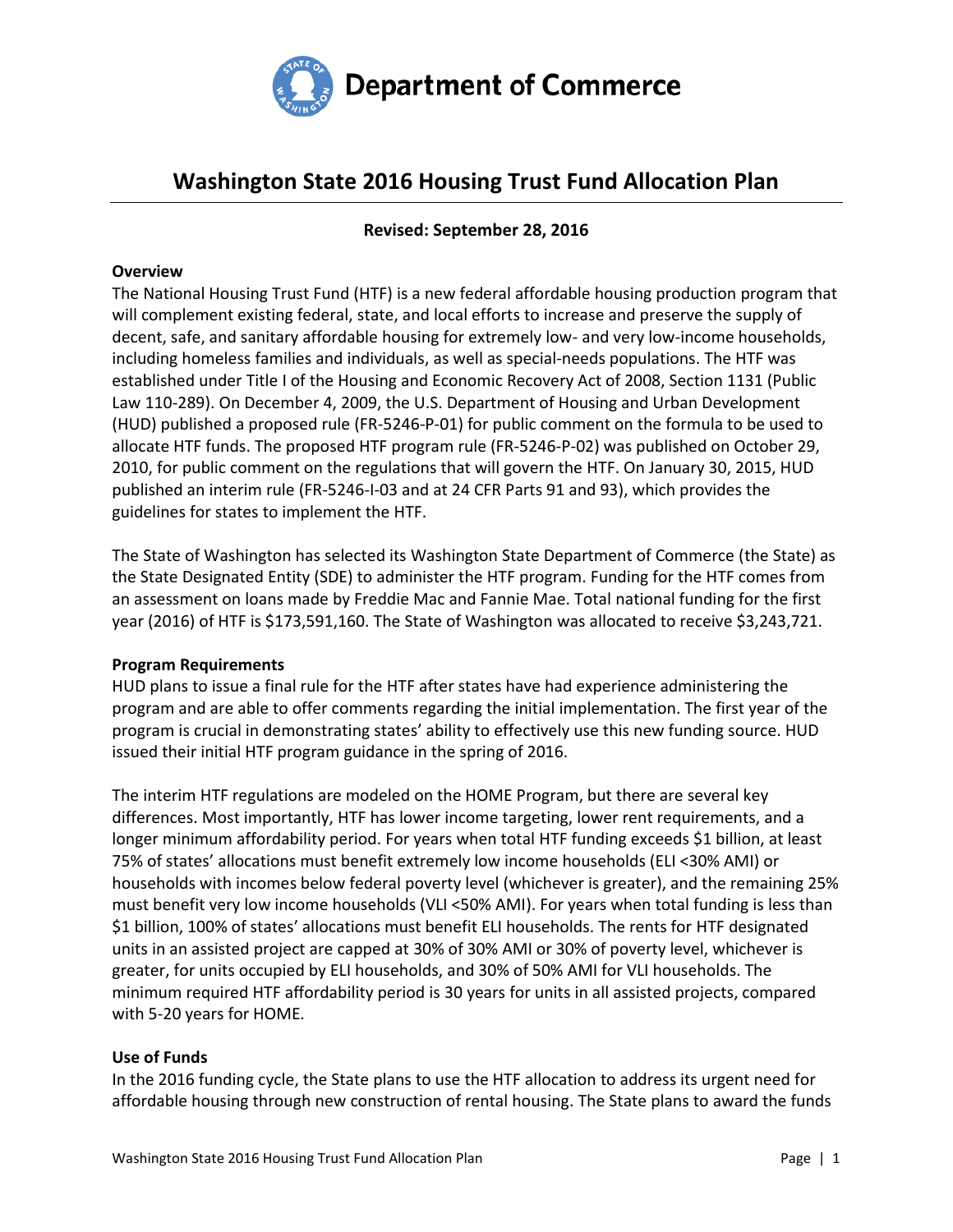through a competitive application process, simultaneously with its well established State Housing Trust Fund, as well as the HOME program. The State's Housing Trust Fund has a 30-year proven track record of successfully addressing the housing needs in Washington state with investments of almost \$1 billion to develop approximately 47,000 affordable housing units/beds to date. This is further evidenced by HUD's "HOME Program Performance SNAPSHOTs" most recent ranking of number one for Washington amongst all state participating jurisdictions in the U.S.

It is important to note that the 2016 funding cycle proposed approach for awarding the HTF funds is due to the very large and urgent demand for new affordable housing in our state. Washington is experiencing a homelessness and affordable housing crisis. Several of our local governments have declared a state of emergency. In March 2016, the State received requests for \$165 million to fund the development of over 5,300 affordable housing units across the state.

For future funding cycles (2017 and beyond), the State plans to engage a statewide group of affordable housing stakeholders in a series of discussions to assess the feasibility of the HTF funds being used for the other eligible uses, such as rehabilitation, operating subsidy, and homeownership program funding.

Successful applicants will be offered grants or low-interest (0-3%) loans. Specific terms will be based on the project type, population served, and the financial underwriting and structure of the project. In conformance with the HTF regulations, the State will use 10 percent of the State's HTF allocation for administration.

# **HTF Funding Priorities**-§ 91.320(k)(5)(i)

The State is responsible for distributing HTF funds throughout the State according to its housing priority needs. In addition to revising the **AP- 30 Method of Distribution** screen in IDIS, the State must respond to the following questions.

1. Will the State distribute HTF funds through grants to subgrantees? If yes, describe the method for distributing HTF funds through grants to subgrantees and how the State will make those funds available to units of general local governments. If no, state N/A.

# **RESPONSE:** N/A

2. Will the State distribute HTF funds by selecting applications submitted by eligible recipients? If yes, describe the eligibility requirements for applicants as defined in §93.2- definition of recipient. If no, state N/A.

**RESPONSE:** Only eligible HTF applicants can apply for HTF resources within the HTF application cycles. Eligible applicants will include entities that at a minimum meet the following criteria (based on 24 CFR § 93.2):

- 1. Make acceptable assurances to the State that they will comply with the requirements of the HTF program during the entire period that begins upon selection of the recipient to receive HTF funds, and ending upon the conclusion of all HTF-funded activities (30 years at the minimum);
- 2. Demonstrate the ability and financial capacity to undertake, comply, and manage the eligible activity;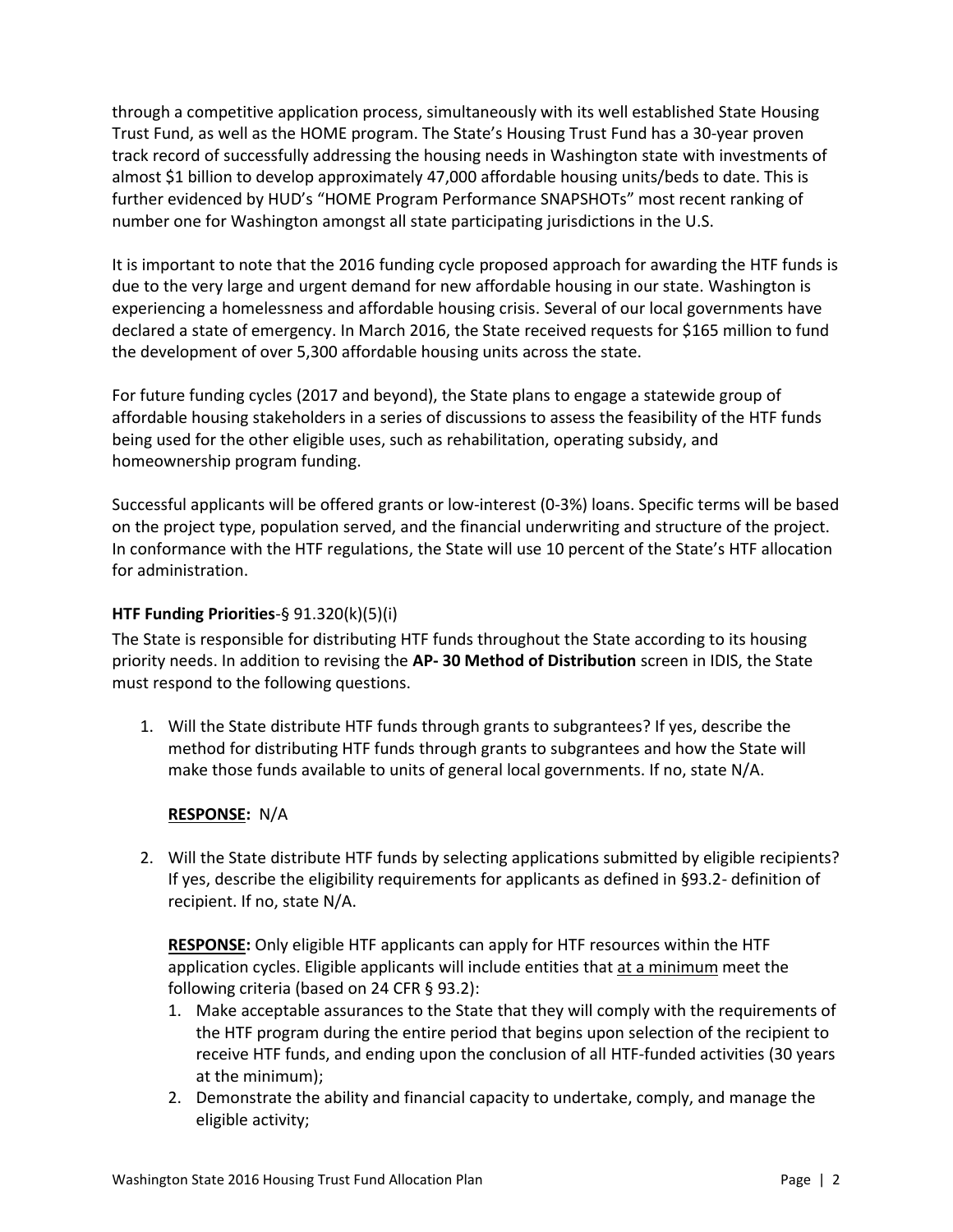- 3. Demonstrate their familiarity with the requirements of other Federal, State, or local housing programs that may be used in conjunction with HTF funds to ensure compliance with all applicable requirements and regulations of such programs; and
- 4. Have demonstrated experience and capacity to conduct an eligible HTF activity as evidenced by their ability to own, construct, or rehabilitate, and manage and operate an affordable multifamily rental housing development.

The State does not intend to award funds to for-profit entities in the 2016 funding cycle. Eligible applicants for the 2016 funding cycle include non-profit community- or neighborhood-based organizations, public housing authorities, and municipalities.

- 3. Will the State distribute HTF funds by selecting application submitted by eligible recipients? If yes, describe all the criteria that will be used to select applications and the relative importance of these criteria. At a minimum, as required in §91.320(k)(5)(i), the selection criteria must include:
	- Priority based upon geographic diversity
	- Applicant's ability to obligate HTF funds
	- Applicant's ability to undertake eligible activities in a timely manner
	- For rental housing, the extent to which the project has Federal, State or local project-based rental assistance so rents are affordable to extremely low-income families
	- For rental housing, the duration of the units' affordability period
	- The merits of the application in meeting the State's priority housing needs (please describe)
	- The extent to which application makes use of non-federal funding sources
	- Other (please describe). Please attach response if you need additional space.

# **RESPONSE:**

For 2016, the State will use a competitive process evaluating how and to what extent applicants meet the criteria below. These criteria will be weighted equally (on a high, medium, low scale) with those projects that demonstrate an ability to achieve the highest number of "high" ratings within these priorities being recommend for funding. In addition, and as noted below, some criteria will act as thresholds, i.e., the applicant will need to meet certain requirement in order to be considered for HTF funding.

- 1. Geographic diversity. Projects will be prioritized such that funding can be distributed statewide. In 2016, given the small total HTF award, it may not be possible to spread the funds to several projects, but in combination with the State Housing Trust Fund, the State will prioritize statewide distribution among all affordable housing project awards.
- 2. Applicant's ability to obligate HTF funds and undertake eligible activities in a timely manner (Readiness & Capacity). The applicant will need to demonstrate the ability to meet the following conditions, which will act as thresholds (pass/fail):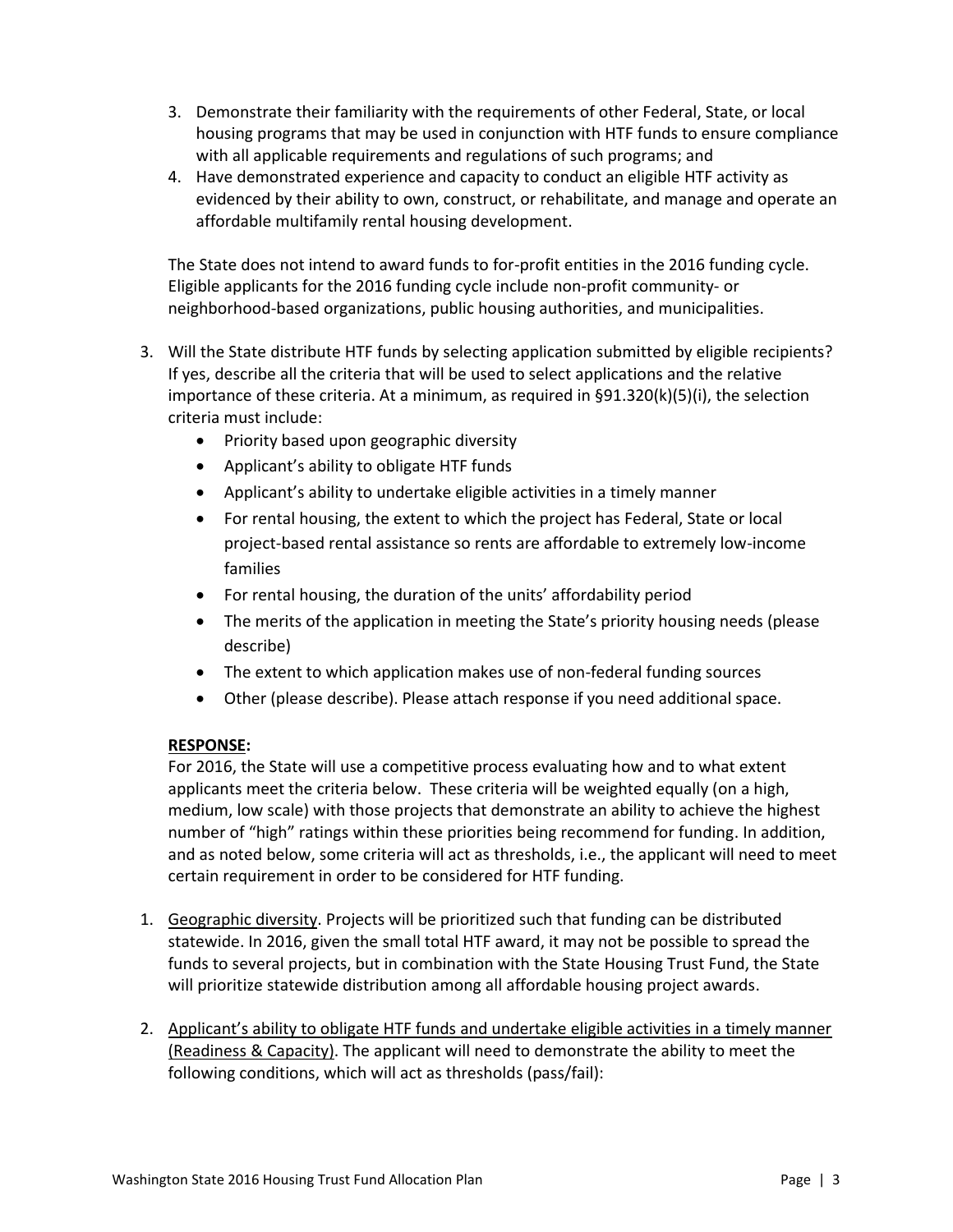- **a.** All necessary capital financing will be committed by September 30, 2017, such that funds will be obligated and expended in a timely manner;
- **b.** The applicant has site control at the time of the application, so that projects don't experience unnecessary delays to secure a site after the award is made;
- **c.** The applicant has recent and relevant prior experience in affordable housing development, or if not, it has to partner with a development consultant experienced in affordable housing development;
- **d.** The applicant has capacity to develop the project, manage and operate the project long-term, and deliver appropriate services, as applicable (or identify formal partnerships with experienced entities capable of developing and operating the project and/or delivering adequate services);
- **e.** If the project includes services, the applicant has the ability to secure all necessary service commitments;
- 3. The extent to which the project has Federal, State, or local project-based rental assistance so that rents are affordable to extremely low-income families. Applications will be evaluated and ranked (high/medium/low) based on whether any of the units in the project will have Federal, State, or local project-based rental assistance or an equivalent rental subsidy or rent revenue stabilizing source (e.g., capitalized operating reserves) to ensure tenants are not rent burdened. The underlying contract and/or commitment that deliver the rental subsidy to the project will also be evaluated for length of commitment and the reasonableness/expectation of continuity.
- 4. The duration of the units' affordability period. Successful applicants will be subject to a minimum 30-year affordability period. Extended affordability periods of 40 to 50 years are likely to be required due to layered state assistance on the projects. This criterion will act as a threshold, i.e., the applicants must commit to the minimum affordability period of 30-year (or 40 to 50 if state funds are awarded).
- 5. The merits of the application in meeting the priority housing needs of the State (such as housing that is accessible to transit or employment centers, housing that includes green building and sustainable development features, or housing that serves special needs populations):
	- Population served. A high ranking will be given to projects that provide housing for persons and families with the lowest incomes (ELI). Projects may serve multiple population income levels, however, National HTF funds will only be used to fund ELI units. In addition, when possible, the State will prioritize special needs populations over "general low income" populations, per our State's current priorities, such as individuals, families, and youth affected by homelessness, people with disabilities, veterans, people with mental illnesses, and farmworkers.
	- Need. A high ranking will be given to projects that demonstrate the greatest need in their community. Applicants are asked to provide evidence of local support from their communities and/or municipalities, such as being included in the local comprehensive plans, obtaining letters of support, and/or obtaining local funding.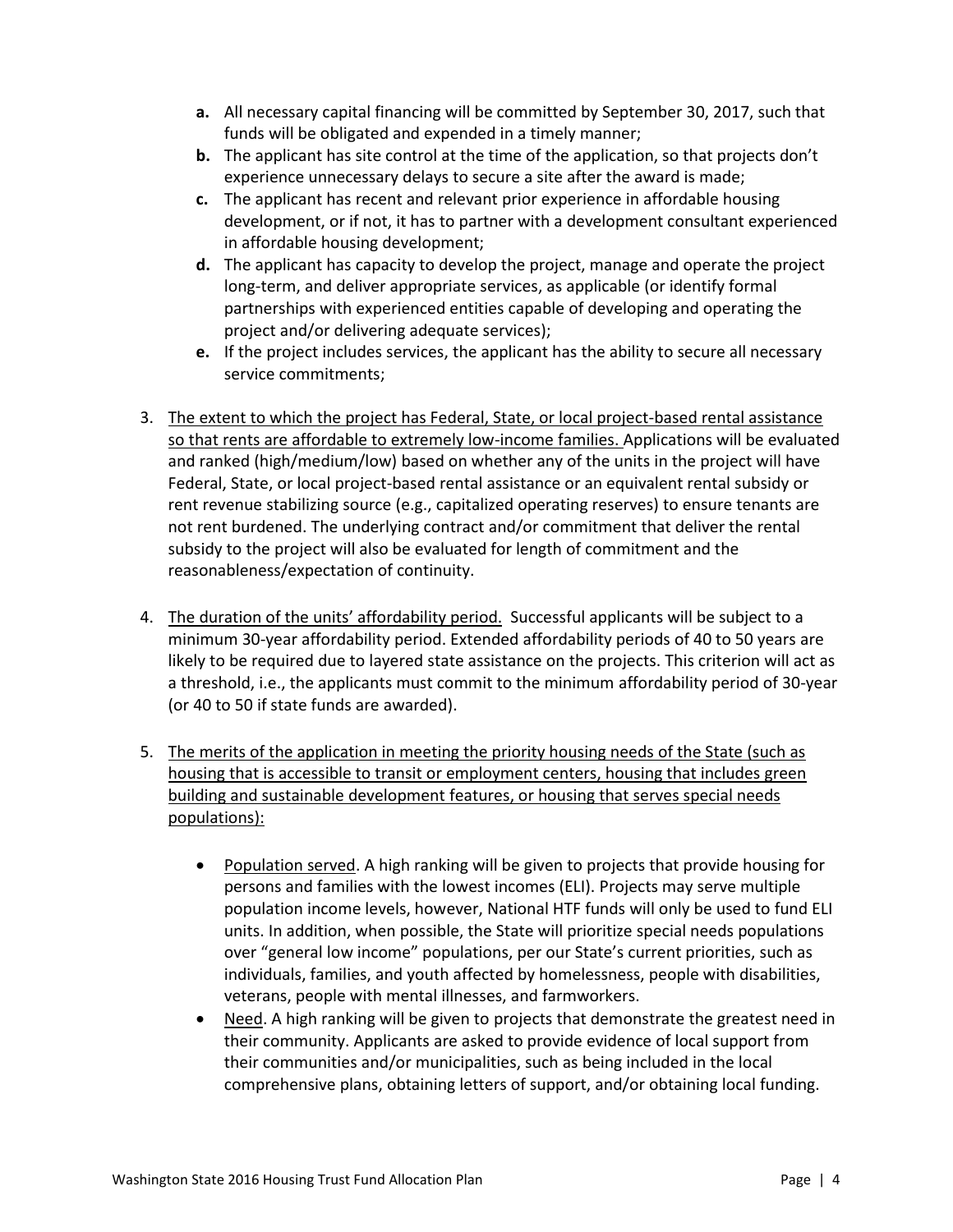- Opportunity rich communities. A high ranking will be given to projects that provide access to opportunities that improve people's life outcomes, such as access to employment, transportation, youth employment, and partnerships with school districts (for projects with children).
- Homeless and special needs services. A high ranking will be given to applications demonstrating that their service plans are financially feasible, sustainable, and aligned with State and Federal recognized best practices (i.e., are consistent with State and Federal requirements, are evidence-based, and follow statewide established models).
- Green building standards. The State is requiring all of its affordable housing projects to comply with its Evergreen Sustainable Development Standards. This is a statedeveloped program in collaboration with multiple stakeholders, local public funders, and the State's Energy Office. This criterion will act as a threshold.
- 6. The extent to which the application makes use of non-federal funding sources (Leverage). Projects will be ranked (high/medium/low) on their leverage of other non-federal funding sources, such as applicant contribution, local public funding, other state funding, and private investment.

# **Recipient Application Requirements**- § 91.320(k)(5)(ii)

1. Will the State require that all recipient applications contain a description of the eligible activities to be conducted with HTF funds as required in § 93.200- Eligible activities?

**RESPONSE:** Yes. Please see details above.

2. Will the State require that each eligible recipient certify that housing assisted with HTF funds will comply with HTF requirements?

**RESPONSE:** Yes, the state will require each eligible recipient to certify that housing assisted with HTF funds comply with the HTF requirements.

# **OTHER REQUIREMENTS**

# **Maximum Per-unit Development Subsidy Amount**- § 91.320(k)(5) and § 93.300(a)

The State must establish its own maximum limitations on the total amount of HTF funds that can be invested per-unit for development of non-luxury housing. The limits must be reasonable, based on actual costs, and adjusted for the number of bedrooms and geographic location of the project. The State may choose to develop its own limits or adopt limits used in other federal programs such as HOME or Low-Income Housing Tax Credit and must submit them with its HTF allocation plan. The State must submit a description of how the HTF maximum per-unit development subsidy amounts were established or a description of how existing limits developed for another program and being adopted for HTF meet the HTF requirements.

Indicate below what maximum per-unit development subsidy limits the State will use for its FY 2016 HTF program.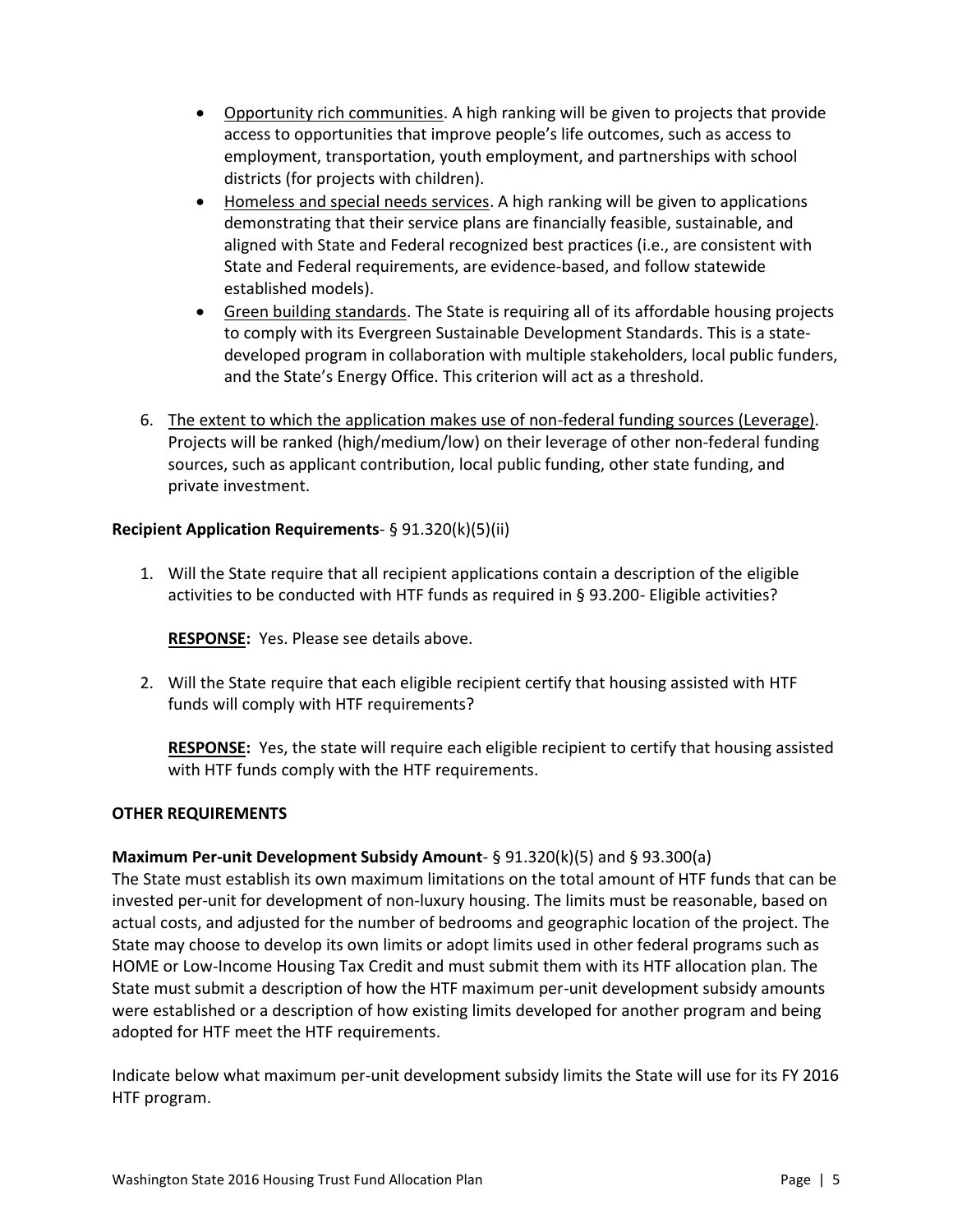**RESPONSE:** The State is committed to implementing policies that increase the cost-effectiveness of affordable housing investments while achieving the State's HTF's primary goal to provide safe, decent, and affordable housing to low-income and special-needs populations. The State plans to implement a two-step evaluation process to determine the maximum per-unit subsidy limits, and will use the method that results in the lowest cost per unit subsidy.

# Method 1:

As a base threshold, the State will implement the HUD HOME subsidy limits as listed below:

| 0 bedrooms  \$58,378 x 270% =  | \$157,620 |
|--------------------------------|-----------|
| 1 bedroom  \$66,923 x 270% =   | \$180,692 |
| 2 bedrooms  \$81,377 x 270% =  | \$219,717 |
| 3 bedrooms \$105,276 x 270% =  | \$284,245 |
| 4+ bedrooms  \$115,560 x 270%= | \$312,012 |

### Method 2:

The HOME limits do not necessarily account for geographical variance. To account for geographical reasonableness, the State plans to implement a secondary test. We will compare projects of a similar type, activity, size, and geographic location to determine cost reasonableness.

This methodology was developed for the State HTF at the request of the Washington Legislature. In 2012, the State HTF statute was amended by Substitute House Bill 2640 (SHB 2640) to require that the State consider cost when evaluating projects for funding from the State HTF. It directed the State, with advice and input from the Governor-appointed Affordable Housing Advisory Board, to report recommendations for awarding funds in a cost-effective manner, including an implementation plan and timeline. Working with a subcommittee of the Affordable Housing Advisory Board, the State conducted discussions with the affordable housing community, analyzed data, and surveyed other state agencies.

The resulting report identified measures that the State implemented, as well as measures that have already been taken in the past, to ensure that the State HTF investment in affordable housing are both efficient and effective. The detailed report, titled "Increasing the Cost-Effectiveness of Housing Trust Fund Investments," can be viewed at: [http://classic.commerce.wa.gov/Documents/2012-](http://classic.commerce.wa.gov/Documents/2012-Housing-Trust-Fund-Cost-Effectiveness-Report.pdf) [Housing-Trust-Fund-Cost-Effectiveness-Report.pdf.](http://classic.commerce.wa.gov/Documents/2012-Housing-Trust-Fund-Cost-Effectiveness-Report.pdf)

Type: Multi-family rental Size #1: Small (1-25 units), Medium (26-100 units), Large (more than 100 units) Size #2: Cost Per Square Foot Bedroom Size: 0, 1, 2, 3, 4+ Location: King/Pierce/Snohomish Counties; Other Metro; Non-Metro (rural)

Project costs are considered "reasonable" if the per-unit, per bedroom, and per square foot cost is at or below 110 percent of the average per unit cost of comparable projects within the same funding round. If there are insufficient projects of similar type, activity, size, and location within a funding round to provide for a reasonable comparison, data from up to three prior State application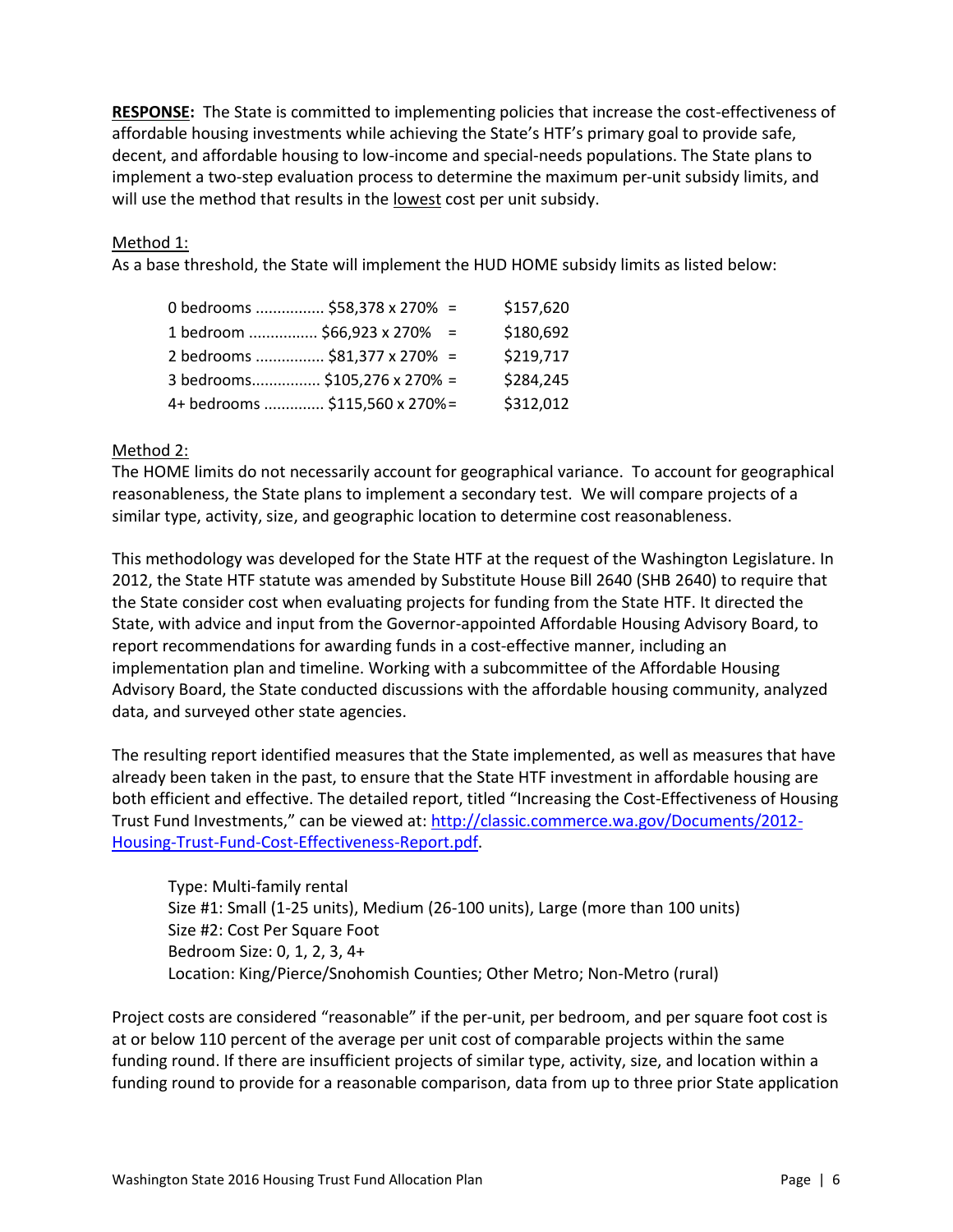rounds will be used. (Average per-unit costs cannot be published in advance, since they can only be determined after all applications have been received.)

Using this two tiered approach will help the State ensure that: (1) the HTF subsidy does not exceed the actual HTF eligible development cost per unit; (2) the costs are reasonable and in line with similar projects within a geographic region; (3) the awarded projects do not provide excessive profit to the applicant/developer; and (4) HTF funding does not exceed the amount necessary for the project to be successful for the required affordability period (i.e., a project may leverage other funding sources, besides HTF, in order to be financially viable through the affordability period).

A project being considered for a HTF allocation could leverage additional funds (state, local, etc.), which would be awarded through a process related to the specific funding source. Each project will be reviewed and analyzed in accordance with standard underwriting criteria, including a subsidy layering review. The State has extensive experience in this area, including its layering review associated with all HOME and State HTF funded projects. In totality, the process should limit the subsidy specific to the HTF to a reasonable and necessary amount while also ensuring the project's economic viability.

# **Rehabilitation Standards** - § 91.320(k)(5)(iv) and § 93.301(b)

If the State intends to use its HTF funds for housing being rehabilitated, it must establish rehabilitation standards that all HTF-assisted housing undergoing rehabilitation must meet at the time of project completion in accordance with § 93.301(b).

**RESPONSE:** The State does not intend to use HTF for housing rehabilitation in 2016. However, as mentioned above, the State plans to conduct stakeholder discussions to determine if rehabilitation should be an allowable activity in future years.

# **Resale and/or Recapture Provisions**- § 91.320(k)(5)(v) and § 93.304(f)

If the State intends to use HTF funds to assist first-time homebuyers, it must set forth the guidelines for resale or recapture and obtain HUD specific, written approval, as required in §93.304(f).

**RESPONSE:** The State will not use HTF funds to assist first-time homebuyers in 2016. However, as mentioned above, the State plans to conduct stakeholder discussions to determine if homeownership funding should be an allowable activity in future years.

### **HTF Affordable Homeownership Limits**- § 91.320(k)(5)(vi) and § 93.305

HTF funds may only be invested for the provision of modest housing for homeownership. This means the housing has a purchase price for the type of single family housing that does not exceed 95 percent of the median purchase price for the area for newly constructed or standard housing.

**RESPONSE:** The State does not intend to use HTF funds for homeownership housing in 2016. Please see answer above.

### **State Limited Beneficiaries or Preferences**- § 91.320(k)(5)(vii)

The State may limit the beneficiaries or give preferences to a particular segment of the extremely low-income population only if described in the action plan. Any limitation or preference must not violate non-discrimination requirements at § 93.350 and the State must not limit or give